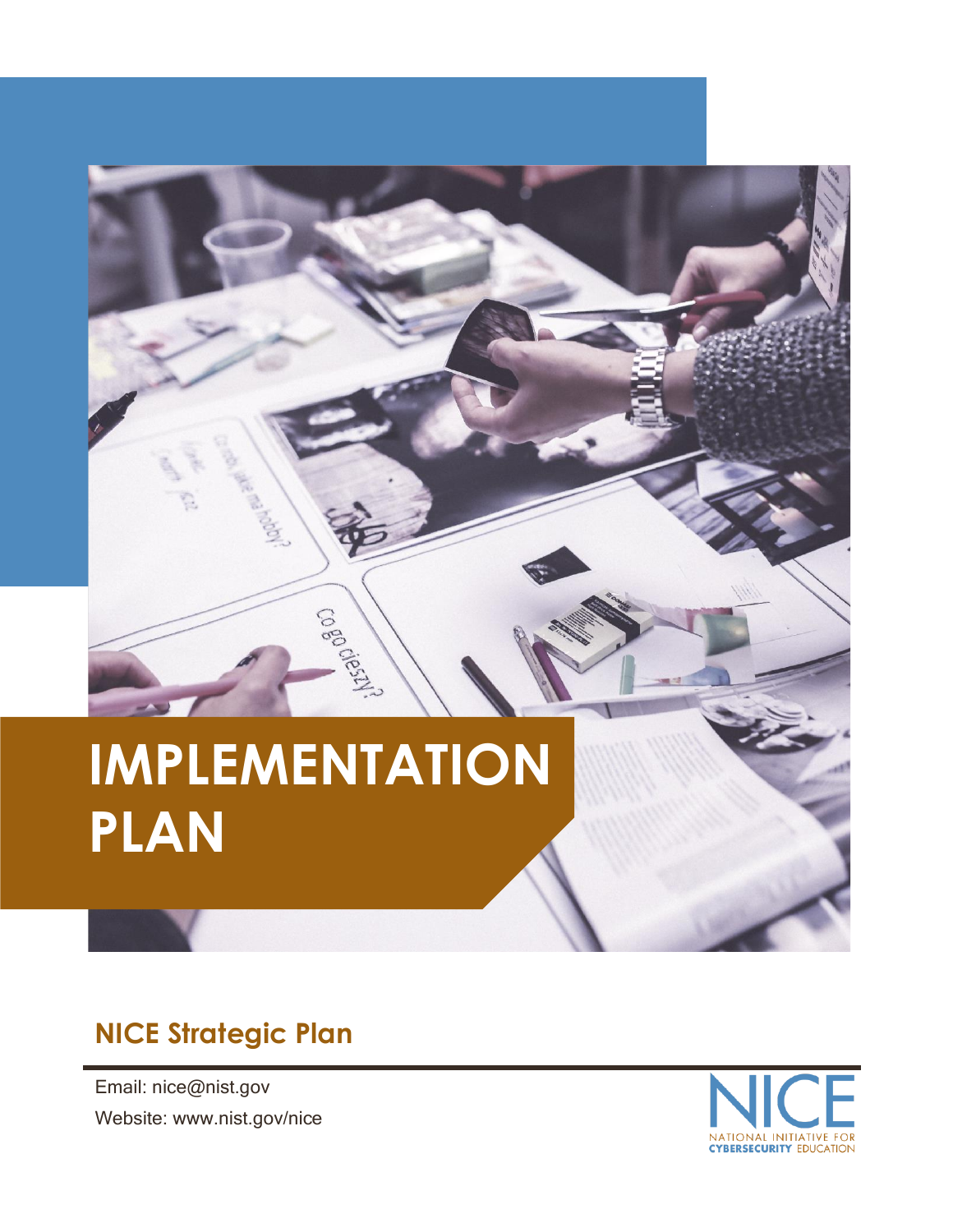## **TABLE OF CONTENTS**

| Introduction                               | 3               |
|--------------------------------------------|-----------------|
| Acknowledgements                           | $\overline{4}$  |
| <b>Goal 1: Promote Career Discovery</b>    | $5\overline{5}$ |
| <b>Goal 2: Transform Learning Process</b>  | $\overline{7}$  |
| <b>Goal 3: Modernize Talent Management</b> | $\overline{9}$  |
| Goal 4: Expand NICE Framework Use          | 11              |
| Goal 5: Drive Research                     | 13              |
| <b>Next Steps</b>                          | 15              |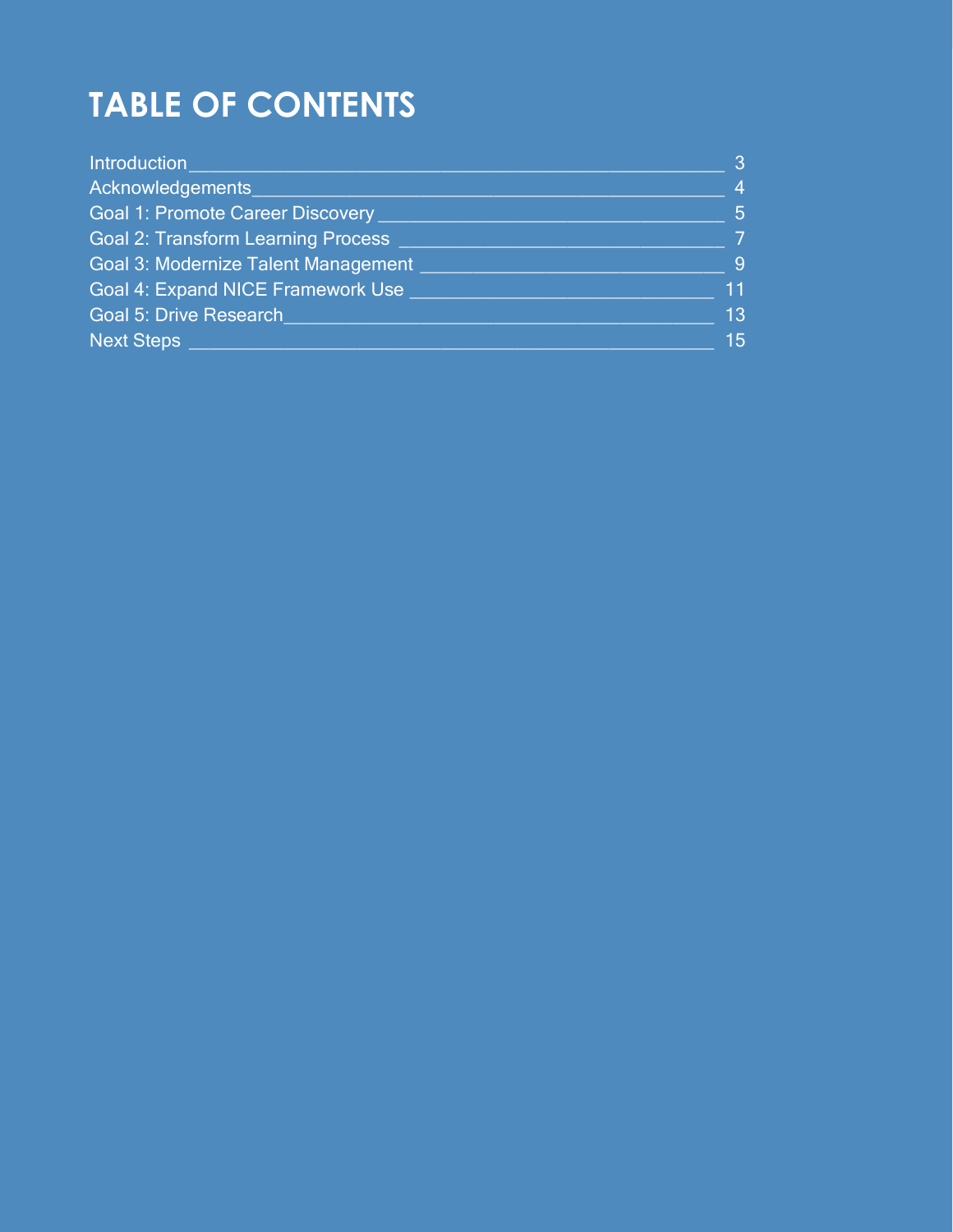## <span id="page-2-0"></span>**INTRODUCTION**

The 2021-2025 National Initiative for Cybersecurity Education (NICE) [Strategic Plan](https://www.nist.gov/itl/applied-cybersecurity/nice/about/strategic-plan) was released in November 2020. The NICE Strategic Plan included five goals, each with several objectives. After the release of the Strategic Plan, the NICE Program Office and NICE Community Coordinating Council began work to form an Implementation Plan for the established goals and objectives.

The Implementation Plan process began with an environmental scan of existing programs and activities. Following this review, work began to establish strategies, tactics, and success measures for each objective in the Strategic Plan. Figure 1 provides a visual representation of each component of the Strategic and Implementation Plans. Additionally, the following definitions were used:

- Goals high-level descriptors of the outcome to create (What)
- Objectives *specific* outcomes that define the goal (What)
- Strategies *high-level* plan that will be followed to achieve the goals (How)
- Tactics *specific* actions to take to achieve the goals (How/Detail)
- Success Measures measure impact and document outcomes



Figure 1 - Structure for the NICE Strategic Plan Implementation Plan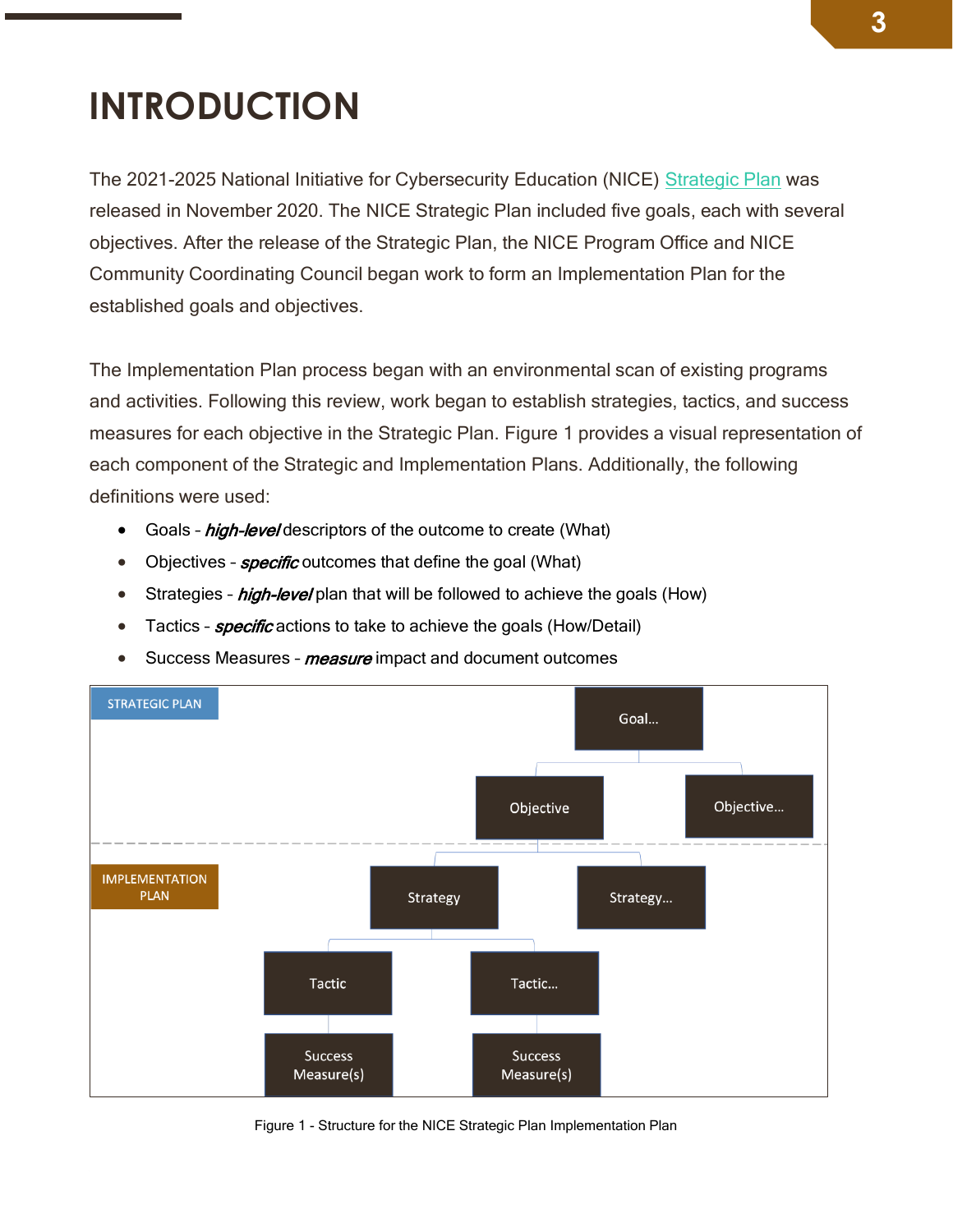## <span id="page-3-0"></span>**ACKNOWLEDGEMENTS**

This Implementation Plan was developed by members of the [NICE Community](https://www.nist.gov/itl/applied-cybersecurity/nice/about/community-coordinating-council) [Coordinating Council.](https://www.nist.gov/itl/applied-cybersecurity/nice/about/community-coordinating-council) In particular, the three Working Groups of the NICE Community Coordinating Council led the development of strategies, tactics, and success measures for the three correlating NICE Strategic Plan goals: Promote Career Discover, Transform Learning Process, and Modernize Talent Management. While NICE appreciates and acknowledges the efforts of all Community members who participated in the Implementation Plan development, NICE would like to specifically recognize the co -chairs of the three Working Groups for their significant contributions.

#### Promote Career Discovery Working Group Co-Chairs:

- James "Jimmy" Baker, Cybersecurity Evangelist and Author
- Monica Gomez, Cisco Systems, Inc.
- Roland Varriale II, Argonne National Laboratory

#### Transform Learning Process Working Group Co-Chairs:

- Richard Spires, Richard A. Spires Consulting
- Dr. Aurelia T. Williams, Norfolk State University

#### Modernize Talent Management Working Group Co-Chairs:

- Lynsey Caldwell, Leidos
- Kevin Perry, Chief, United States Army
- Dr. Melissa Woo, Michigan State University

In addition to these Working Group co-chairs, NICE thanks the remainder of the NICE Community Coordinating Council Leadership Team: co-chairs Dr. Marni Barker-Stein and Dr. Jon Brickey; and co-chairs of the communities of interest Terrance Campbell, Tony Bryan, Laurin Buchanan, Jennifer Oddo, Amelia Philips, Thomas Trevethan, and Bradley Wolfenden.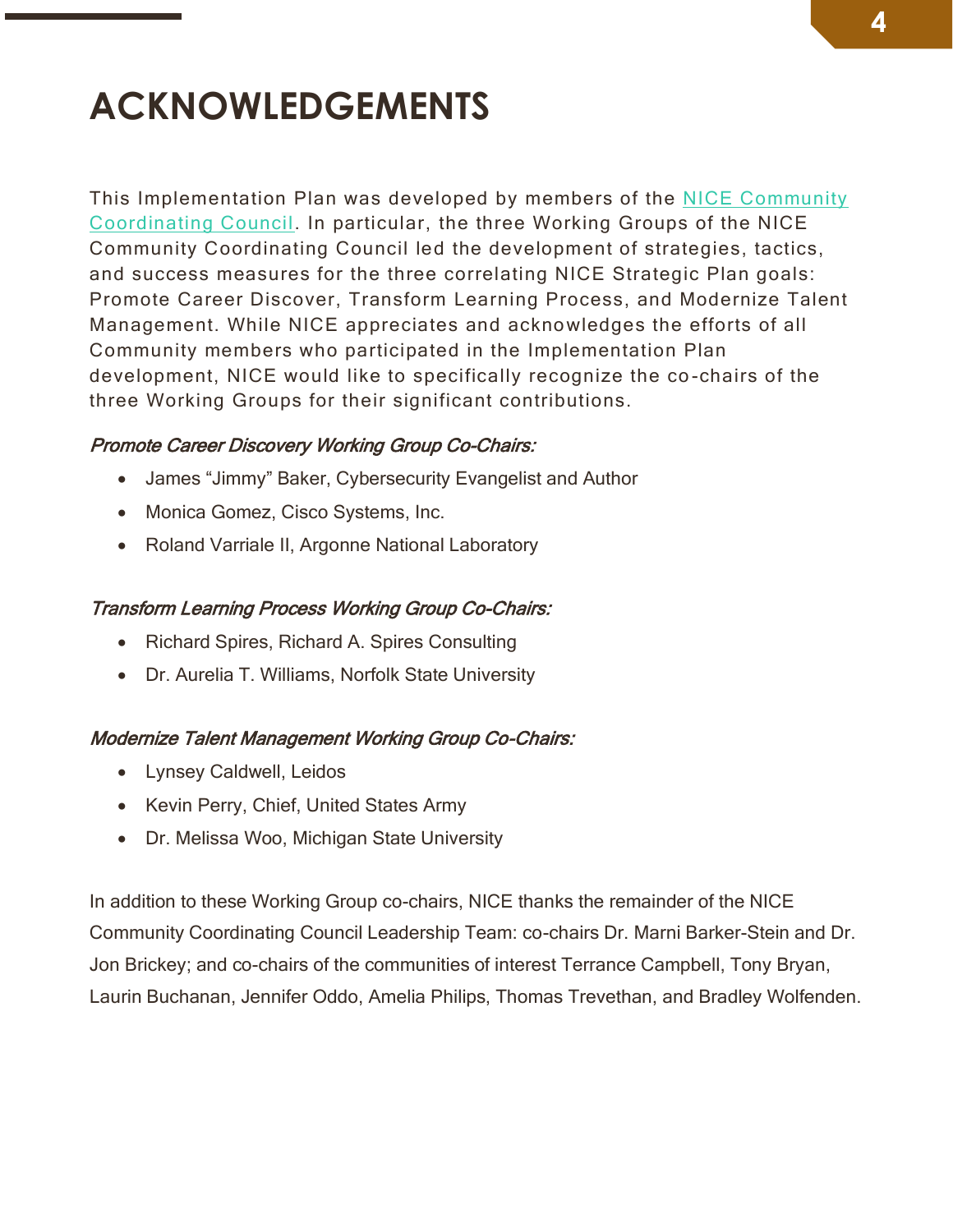### <span id="page-4-0"></span>**Promote the Discovery of Cybersecurity Careers and Multiple Pathways**

### **OBJECTIVES:**

1.1 Identify and share effective practices for promoting cybersecurity career awareness and discovery to diverse stakeholders

*Strategies*

- 1.1.1 Identify and share effective practices in career awareness, discovery, and development to include successful strategies for diversity, equity, inclusion, and accessibility (DEIA) initiatives
- 1.1.2 Establish and maintain a program and activity directory of projects, initiatives, and resources related to cybersecurity career awareness, exploration, preparation, placement, maintenance, and mentoring
- 1.1.3 Promote relevant conferences and convenings, foster and advance advocacy campaigns such as Cybersecurity Career Awareness Week and promote community champions for building cybersecurity career ecosystems
- 1.1.4 Create a Cybersecurity Careers Ambassadors program to promote cybersecurity career awareness, exploration, and development
- 1.1.5 Coordinate, implement, and continue to evaluate effective cybersecurity career awareness communication touch points with multiple stakeholders
- 1.2 Increase understanding of multiple learning pathways and credentials that lead to careers that are identified in the Workforce Framework for Cybersecurity (NICE Framework) *Strategies*
	- 1.2.1 Identify and track multiple learning pathways and credentials aligned to NICE Framework Work Roles and Competencies
	- 1.2.2 Identify and develop tools and resources that promote learning pathways and credentials aligned to NICE Framework Work Roles and Competencies
	- 1.2.3 Share messaging to attract, develop, and retain talent and relay the innumerable and varied career options in cybersecurity
	- 1.2.4 Collaborate and support alignment of the NICE Framework Work Roles and Competencies with career tools and resources
- 1.3 Develop and utilize proven tools and resources to identify individuals most likely to succeed in a cybersecurity career

- 1.3.1 Identify and track proven tools and resources to identify individuals most likely to succeed in a cybersecurity career
- 1.3.2 Establish and maintain a program and activity directory of tools, instruments, and resources used to identify individuals most likely to succeed in cybersecurity
- 1.3.3 Promote recognition strategies, scholarships, assistantships, and fellowships that identify and encourage individuals to succeed in cybersecurity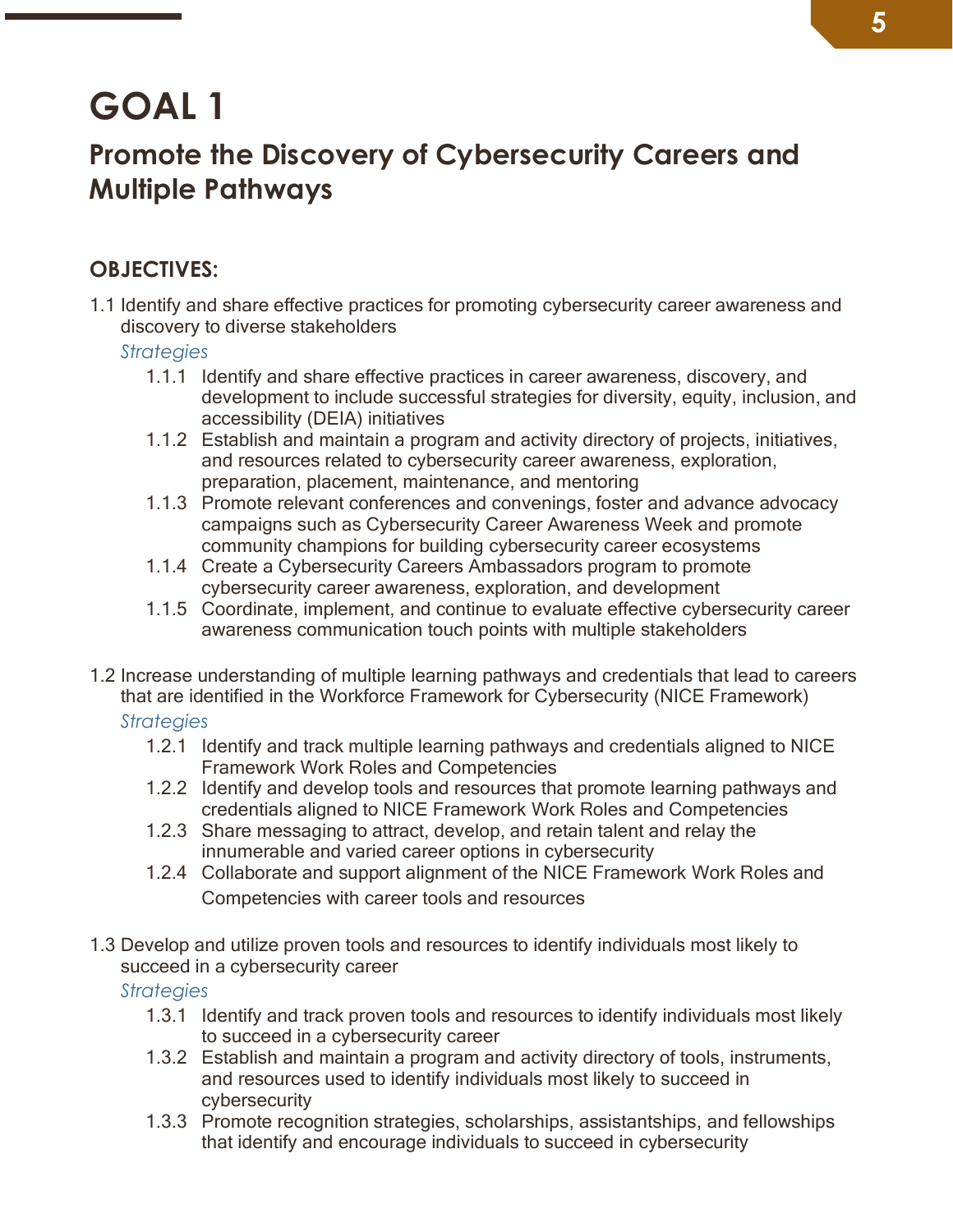- 1.3.4 Encourage educational institutions to offer dual enrollment, early college programs, and other creative efforts that challenge students academically
- 1.3.5 Promote the cybersecurity ecosystem to provide competitions, challenges, and other innovative ways that provide opportunities to identify individuals most likely to succeed in a cybersecurity career
- 1.4 Provide information and tools about cybersecurity-related career options to those who influence career choices (e.g., teachers and faculty, school counselors, career coaches, career development personnel, mentors, and parents or guardians)

#### *Strategies*

- 1.4.1 Identify, track, and disseminate successful programs and effective resources and tools, including those that increase participation of women, minorities, veterans, persons with disabilities, and other underrepresented populations in the cybersecurity workforce
- 1.4.2 Convene and collaborate with career influencers to identify specific resource needs to disseminate content around cybersecurity career awareness, selection, reskilling, upskilling, and retention
- 1.4.3 Identify, develop, and disseminate effective strategies that improve the appeal and understanding of cybersecurity Work Roles and Competencies and promote participation of underserved groups in cybersecurity activities and education programs
- 1.4.4 Enhance coordination and communication among cybersecurity employers and career influencers
- 1.4.5 Elevate public awareness about cybersecurity focus areas, Work Roles, job openings, and wages, including variance by location
- 1.5 Galvanize employers to promote discovery and exploration of cybersecurity career opportunities and work-based learning experiences

- 1.5.1 Identify, develop, and disseminate communication tools and resources that help employers overcome common barriers to providing work-based learning experiences
- 1.5.2 Identify, track, measure, and disseminate successful cybersecurity work-based learning opportunities
- 1.5.3 Provide a resource which connects individuals with business partners who are interested in offering work-based learning opportunities or other kinds of career development activities
- 1.5.4 Leverage corporate social responsibility to promote discovery and exploration of cybersecurity careers and work-based learning experiences
- 1.5.5 Evaluate and disseminate cybersecurity employers' requirements and preferences of individuals seeking cybersecurity work-based learning experiences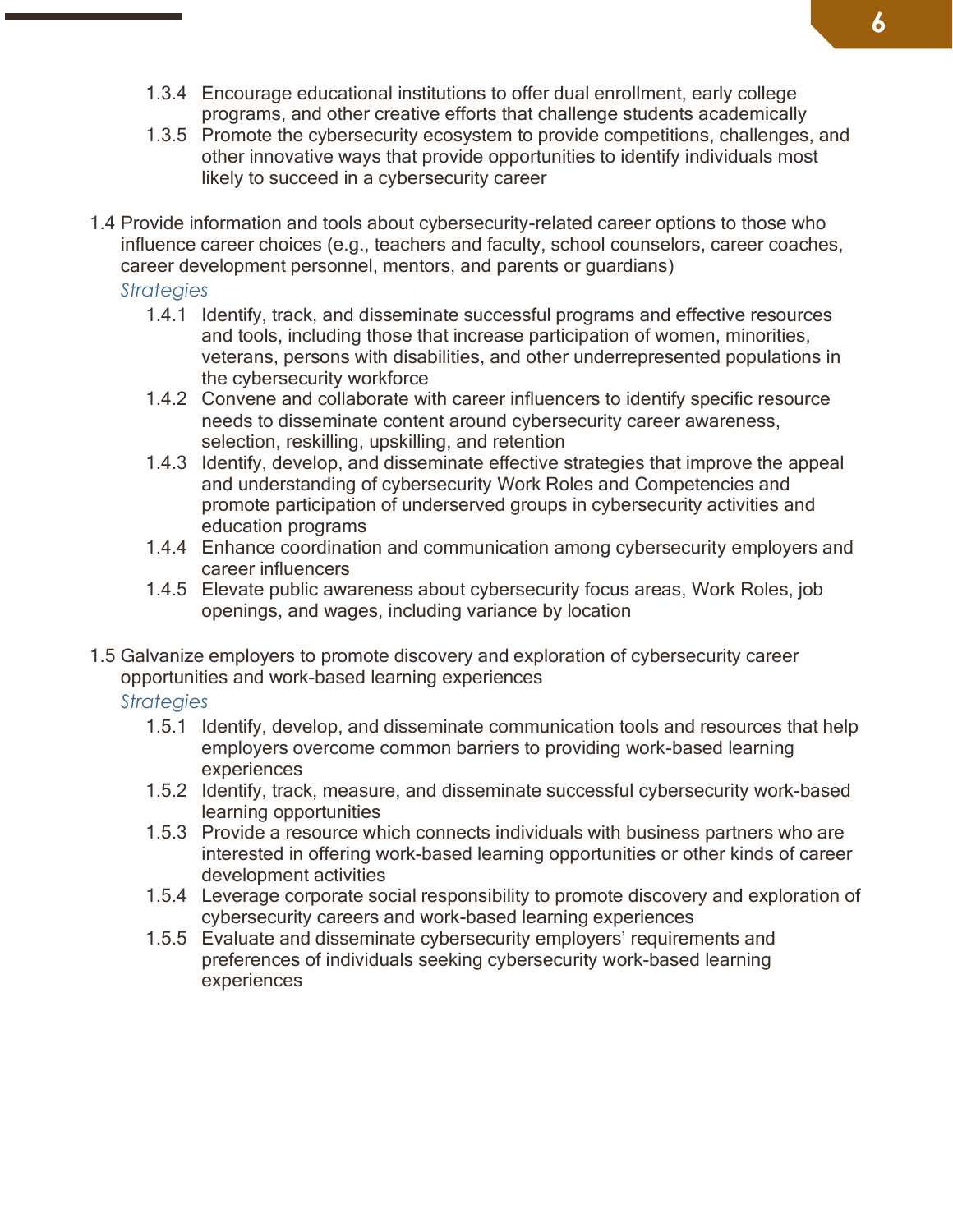### <span id="page-6-0"></span>**Transform Learning to Build and Sustain a Diverse and Skilled Workforce**

### **OBJECTIVES:**

2.1 Foster proven learning methods and experiences shown to effectively build and sustain a diverse, inclusive, and skilled cybersecurity workforce

*Strategies*

- 2.1.1 Identify and promote effective learning methods and educational practices and programs that grow and develop a diverse and inclusive cybersecurity workforce
- 2.1.2 Inspire the adoption of successful approaches that lead to the retention of a diverse and inclusive cybersecurity workforce
- 2.1.3 Equip learners with in-demand cybersecurity competencies and skills that they can demonstrate to employers
- 2.1.4 Foster the pursuit of personal effectiveness competencies that will enable lifelong learning to sustain a skilled cybersecurity workforce
- 2.2 Advocate for multidisciplinary approaches that integrate cybersecurity across varied curricula that support diverse learners from a variety of backgrounds and experiences *Strategies*
	- 2.2.1 Promote cybersecurity as a foundational competency across many different disciplines or careers
	- 2.2.2 Encourage digital citizenship and digital literacy at all age levels
	- 2.2.3 Establish the importance of cybersecurity as a priority in the discovery, design, and development of new technologies
	- 2.2.4 Discover and promote creative and effective mechanisms for attracting and including learners with differing learning styles
- 2.3 Improve the quality and availability of credentials (e.g., diplomas, degrees, certificates, certifications, badges) that validate competencies

- 2.3.1 Articulate a common definition of credentials that includes a variety of examples for cybersecurity and shows alignment to the NICE Framework
- 2.3.2 Seek evidence to document and communicate the value of stackable credentials that allow learners to progress on a cybersecurity career path
- 2.3.3 Increase the accessibility and affordability of credentials for cybersecurity
- 2.3.4 Discover or develop criteria and processes for identifying the quality of a credential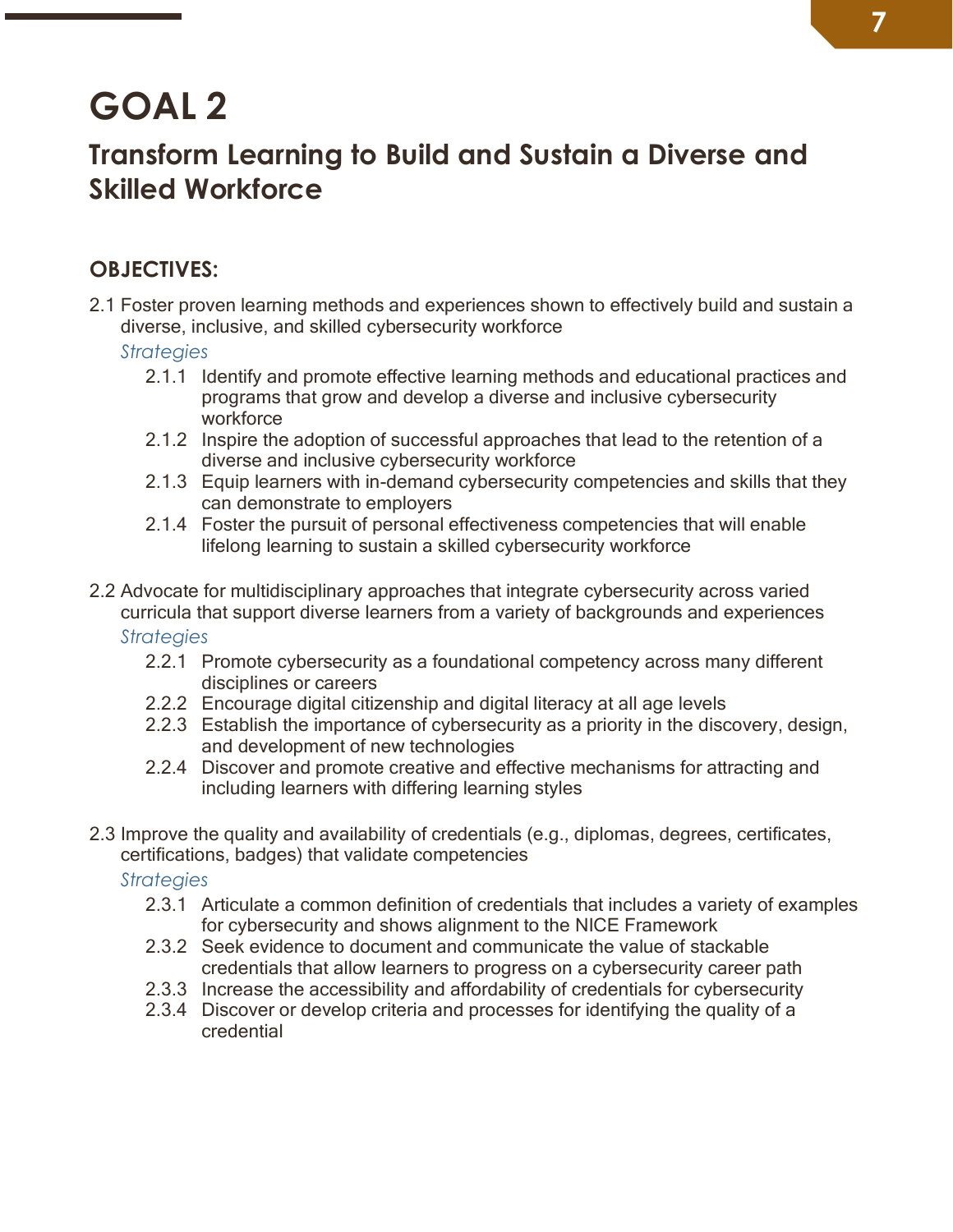2.4 Facilitate increased use of performance-based assessments to measure competencies and the capability to perform NICE Framework Tasks

*Strategies*

- 2.4.1 Raise awareness of the value and importance of using performance-based assessments to measure competencies and the capability to perform NICE Framework Tasks
- 2.4.2 Work to ensure that academic degree programs and industry-recognized certifications effectively measure cybersecurity Competencies and the ability to perform NICE Framework Tasks
- 2.4.3 Partner with product and service companies to support efforts to have performance-based assessments to measure cybersecurity competencies and the capability to perform NICE Framework Tasks
- 2.4.4 Formalize internships that provide experience and verifiable competencies in the ability to perform NICE Framework Tasks
- 2.5 Encourage the use of Learning and Employment Records to document and communicate skills between learners, employers, and education and training providers

*Strategies*

- 2.5.1 Raise awareness of the value of Learning and Employment Records (LERs)
- 2.5.2 Establish the necessary infrastructure, policies, processes, and systems for sustaining the use of LER's
- 2.5.3 Identify and showcase pilot projects or early adopters of LER's
- 2.5.4 Encourage employers to document achievements of their employees for inclusion in an LER system
- 2.6 Champion the development and recognition of teachers, faculty, and instructors as part of the in-demand workforce

- 2.6.1 Determine the scope and significance of the cybersecurity educator workforce gap
- 2.6.2 Influence policies that enable hiring and retention of qualified and diverse educators
- 2.6.3 Promote professional development and mentoring opportunities for educators
- 2.6.4 Establish recognition programs for cybersecurity educators at all levels
- 2.6.5 Explore expansion of NICE Framework to include competencies or work roles for cybersecurity educators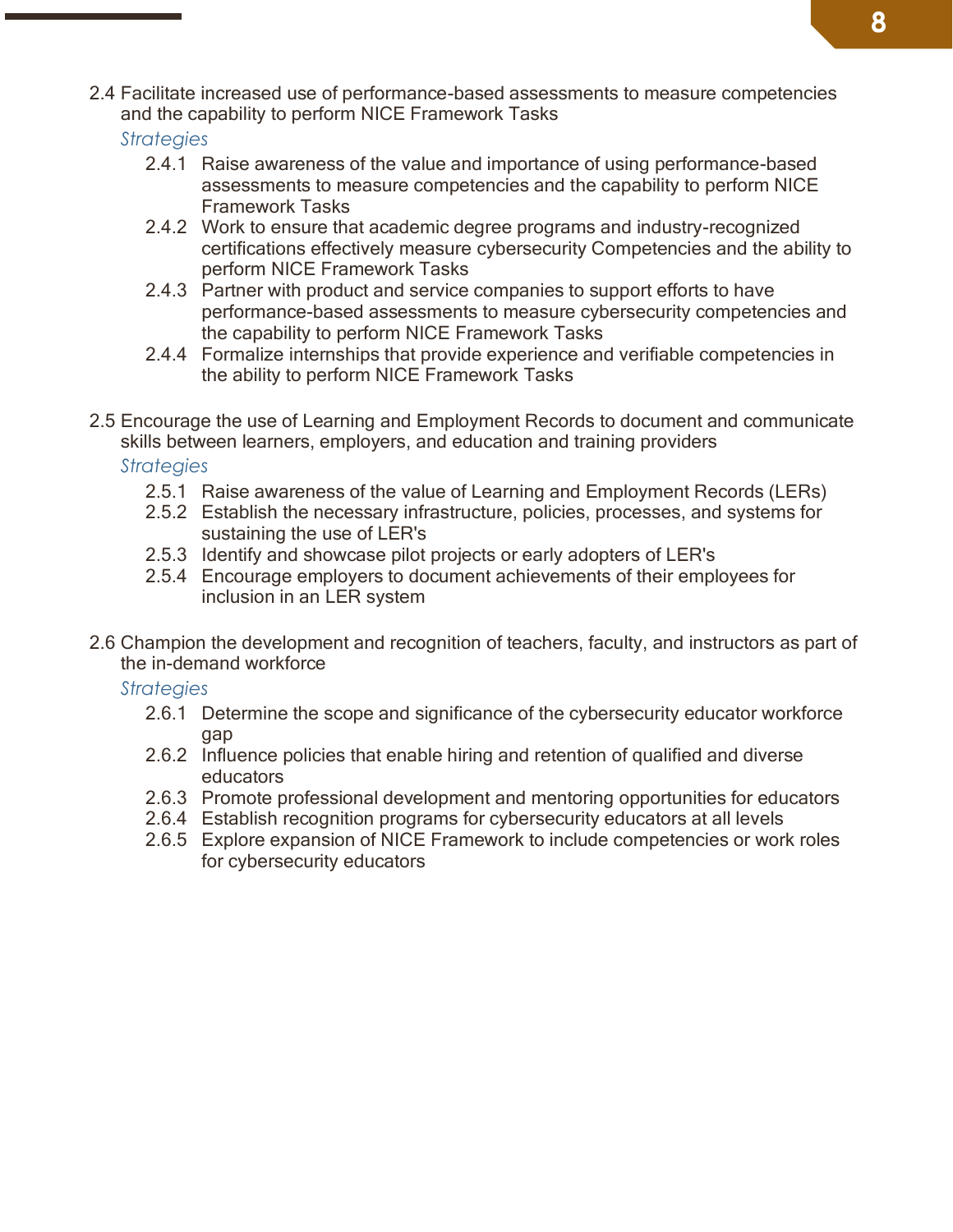### <span id="page-8-0"></span>**Modernize the Talent Management Process to Address Cybersecurity Skills Gaps**

### **OBJECTIVES:**

3.1 Enhance the capabilities of organizations and sectors to effectively recruit, hire, develop, and retain the talent needed to manage cybersecurity-related risks

*Strategies*

- 3.1.1 Advance employer readiness by ensuring that appropriate personnel, especially human resource and talent acquisition teams, are informed of cybersecurity recruitment and hiring best practices
- 3.1.2 Identify barriers that may exist in current practices for increasing the diversity of the cybersecurity workforce and promote appropriate interventions
- 3.1.3 Promote use of effective cybersecurity competency and skills assessment as part of the hiring and selection process
- 3.1.4 Investigate trends and factors that affect retention or mobility of cybersecurity workforce and design corresponding interventions to increase retention or facilitate mobility
- 3.2 Utilize new technologies such as machine learning and automated approaches to increase connections and fit between employers and job seekers

*Strategies*

- 3.2.1 Explore new paradigms and innovative approaches to increase the efficiency and effectiveness of talent management systems
- 3.2.2 Identify existing and emerging tools that can more rapidly help connect employers with qualified applicants
- 3.2.3 Encourage the use of Learning and Employment Records in human resource systems as a mechanism for the ongoing documentation of employee achievements
- 3.2.4 Showcase success stories of how employers are improving their ability to find talent
- 3.3 Align qualification requirements according to proficiency levels to reflect the competencies and capabilities required to perform tasks in the NICE Framework

- 3.3.1 Encourage the development of job descriptions with qualification requirements that are aligned to the NICE Framework
- 3.3.2 Document and showcase employers who specify qualification requirements as part of their career pathways
- 3.3.3 Promote adoption of streamlined job announcements with required versus preferred qualifications that are known to encourage diverse candidates
- 3.3.4 Specify unique regulatory or other knowledge and skill requirements of certain sectors to increase likelihood of applicant career readiness
- 3.3.5 Clarify the appropriateness of academic degrees, industry-recognized certifications, work experience, and other credentials for cybersecurity roles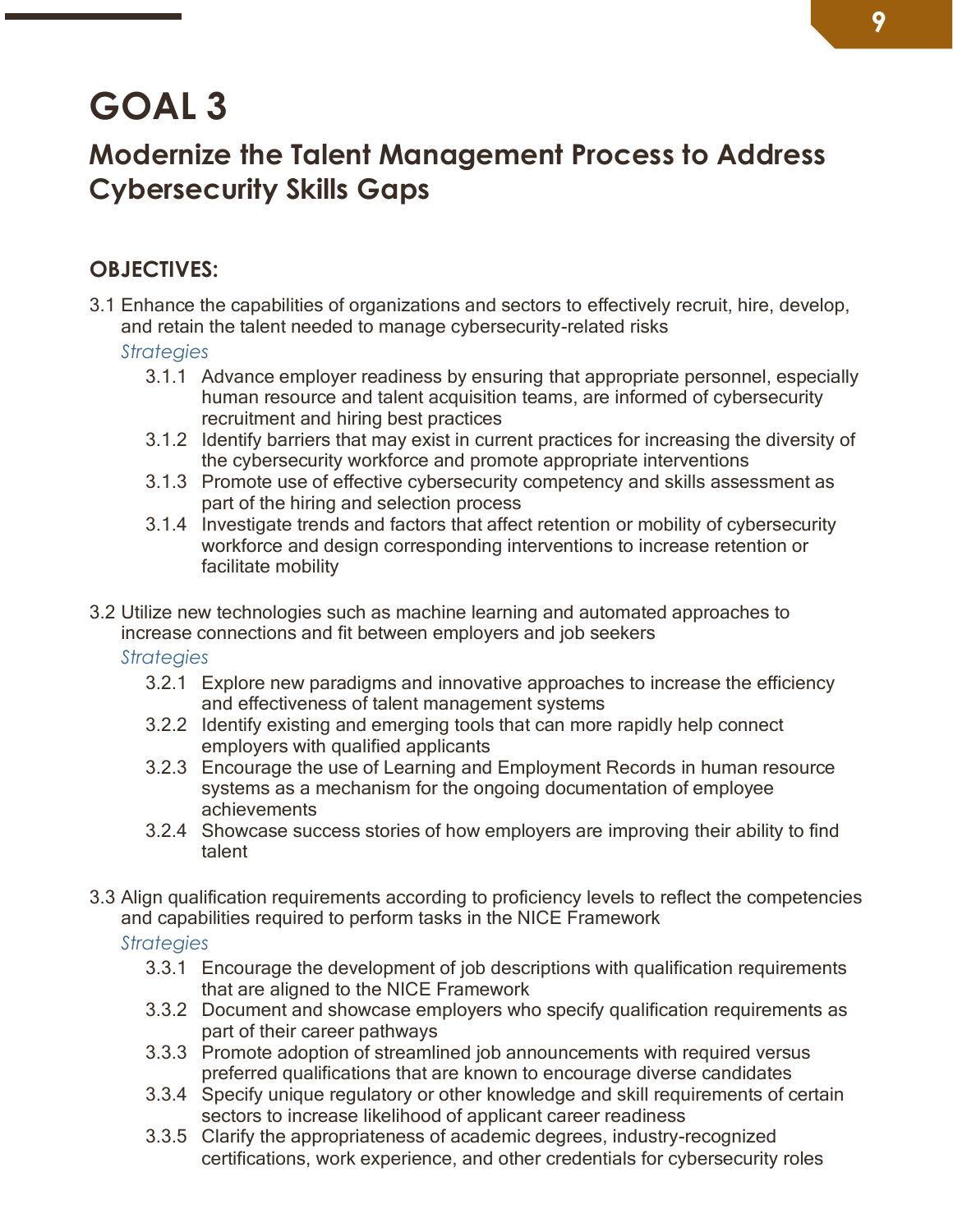3.4 Promote the establishment of more entry-level positions and opportunities that provide avenues for growth and advancement

*Strategies*

- 3.4.1 Investigate the return on investment and retention rates for employing and developing entry-level talent versus hiring mid-career talent
- 3.4.2 Ensure that entry-level positions are scoped appropriately and do not have onerous or unreasonable qualification requirements
- 3.4.3 Recommend employers to emphasize diversity of background and experience for entry-level positions
- 3.4.4 Connect local employers seeking entry level talent to the education and training providers in their community that prepare entry-level talent
- 3.5 Encourage and enable ongoing development and training of employees, including rotational and exchange programs, to foster and keep current talent with diverse skills and experiences

*Strategies*

- 3.5.1 Encourage employers to build and invest in a training culture that includes executive support
- 3.5.2 Identify and promote role-based training sources for NICE Framework aligned knowledge and skills, including access to sector-specific knowledge
- 3.5.3 Develop existing staff for cybersecurity roles
- 3.5.4 Emphasize the importance of including development of professional skills or "soft" skills and promote resources that describe them, how to obtain them, and how to assess them
- 3.5.5 Promote hands-on learning experiences and collaborative projects that are crucial to developing high performing teams
- 3.6 Nurture effective practices in reskilling the unemployed, underemployed, incumbent workforce, and transitioning veterans to prepare them for careers in cybersecurity

- 3.6.1 Promote adoption of skills assessments as an approach that enables those with related experience or recent training to qualify for work roles
- 3.6.2 Identify effective practices that can scale for transitioning military to civilian work roles that leverage their experience and skills
- 3.6.3 Encourage employers to consider leveraging the incumbent workforce to transition to cybersecurity careers and focus on reskilling opportunities
- 3.6.4 Encourage local and regional community engagement between employers with education and training providers that focuses on reskilling or upskilling the unemployed and underemployed to facilitate talent development and discovery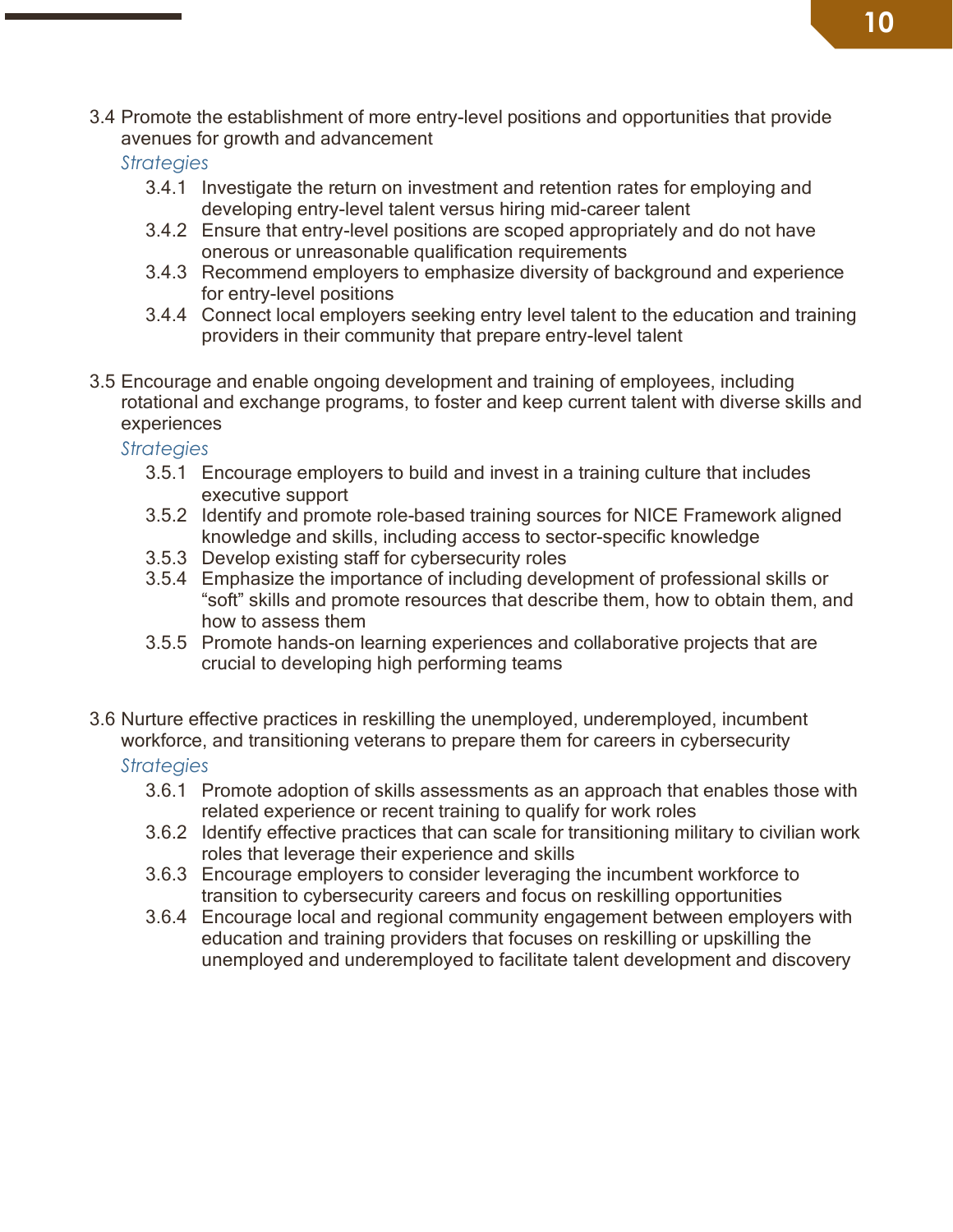### <span id="page-10-0"></span>**Expand Use of the Workforce Framework for Cybersecurity (NICE Framework)**

### **OBJECTIVES:**

4.1 Document and widely disseminate methods, resources, and tools shown to successfully expand use of the NICE Framework

*Strategies*

- 4.1.1 Illustrate and illuminate how the NICE Framework can be used in practice
- 4.1.2 Document and promote successful uses of the NICE Framework
- 4.1.3 Utilize the NICE Framework Resource Center as a central place to document and share content related to the NICE Framework
- 4.1.4 Encourage and promote increased use of the NICE Framework with public and private organizations
- 4.2 Align the NICE Framework to the NIST Cybersecurity Framework, NIST Privacy Framework, and other cybersecurity, privacy, and risk management publications

- 4.2.1 Publish a guide on the authoring of Task, Knowledge, and Skill (TKS) statements to support consistency in the NICE Framework, improve understanding and adoption, and serve as a model for related workforce frameworks, guides, and publications to follow and adopt
- 4.2.2 Publish a guide on the authoring of Competency statements to support consistency in the NICE Framework, improve understanding and adoption, and serve a model for related workforce frameworks, guides, and publications to follow and adopt
- 4.2.3 Review existing NICE Framework mappings and develop a consistent mapping approach as a resource for others to follow
- 4.2.4 Align the NICE Framework to targeted publications and resources
- 4.3 Establish processes for regularly reviewing, improving, and updating the NICE Framework *Strategies*
	- 4.3.1 Define and put into action a regular ongoing, transparent, community-involved review and update process for NICE Framework Task, Knowledge, and Skill statements, Competencies, and Work Roles
	- 4.3.2 Provide the NICE Framework supplemental materials on a web-based platform that will enable improved access, provide machine-readable versions of the content, and accommodate regular updates
	- 4.3.3 Update NICE Framework content to align to the 2020 revision based upon a comprehensive review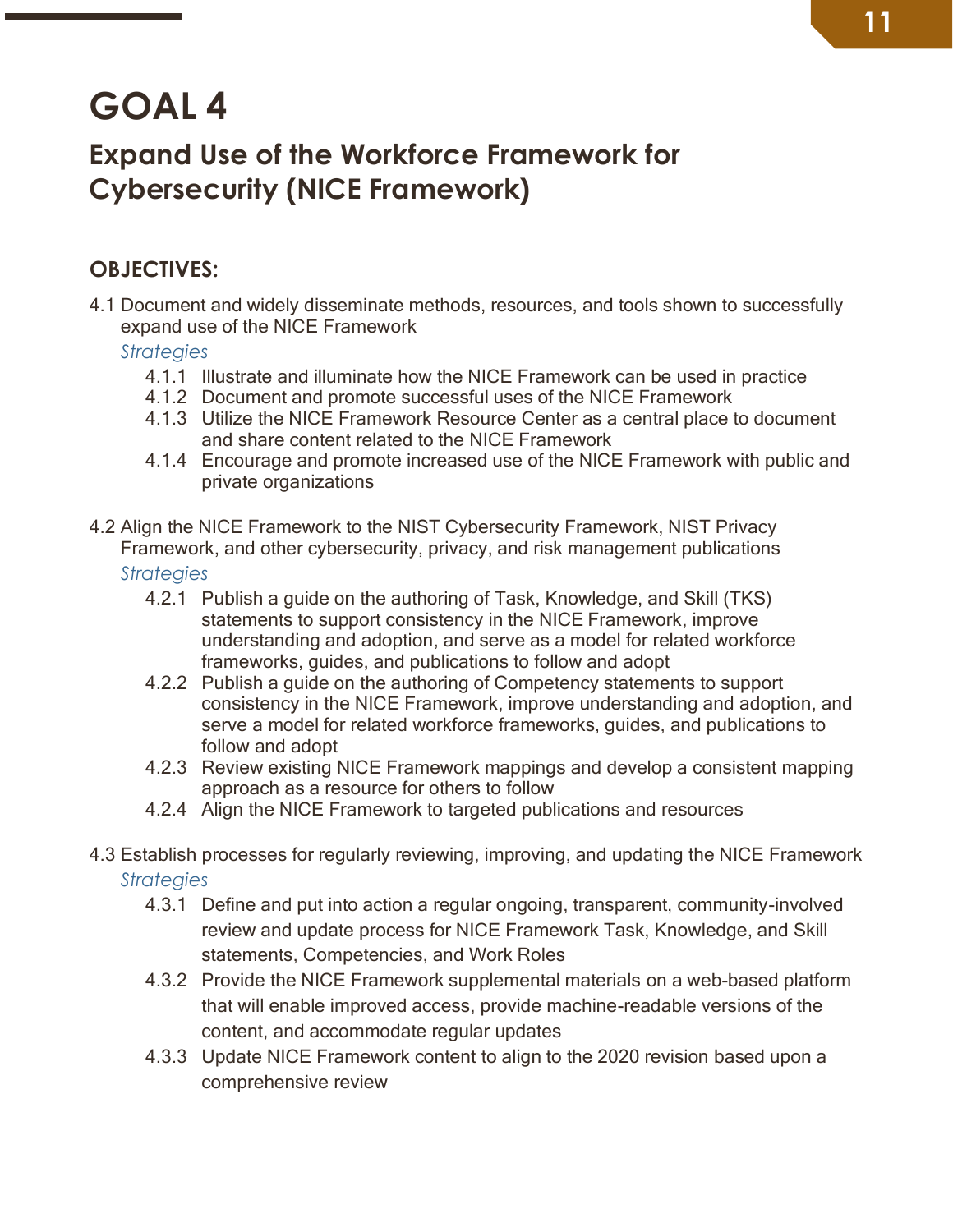4.4 Explore development of new tools or integration of NICE Framework data into existing tools to increase access and facilitate interoperability

*Strategies*

- 4.4.1 Conduct an environmental scan and assessment of existing tools that use the NICE Framework to inform recommendations for next steps
- 4.4.2 Consult the NICE Community to identify needs and desired features for NICE Framework tools
- 4.4.3 Identify and pursue opportunities to integrate the NICE Framework into existing tools or to develop new tools
- 4.5 Identify and highlight components of the NICE Framework (Tasks, Knowledge, and Skill statements) that could be potentially performed via automated techniques

*Strategies*

- 4.5.1 Review and update existing TKS statements that could potentially be performed via automation
- 4.5.2 Engage the NICE Framework Users Group to identify potential future areas of automation and how they might impact existing NICE Framework Tasks
- 4.6 Expand international outreach to promote the NICE Framework and document approaches being used in other countries

- 4.6.1 Identify materials that would be helpful for other countries if translated into their native language
- 4.6.2 Conduct an environmental scan and maintain a repository of international approaches to creating a common lexicon for cybersecurity or similar workforces
- 4.6.3 Host or attend convenings where the NICE Framework can be shared with international groups
- 4.6.4 Identify and disseminate resources for international use of the NICE Framework
- 4.6.5 Engage international stakeholders during NICE Framework public comment periods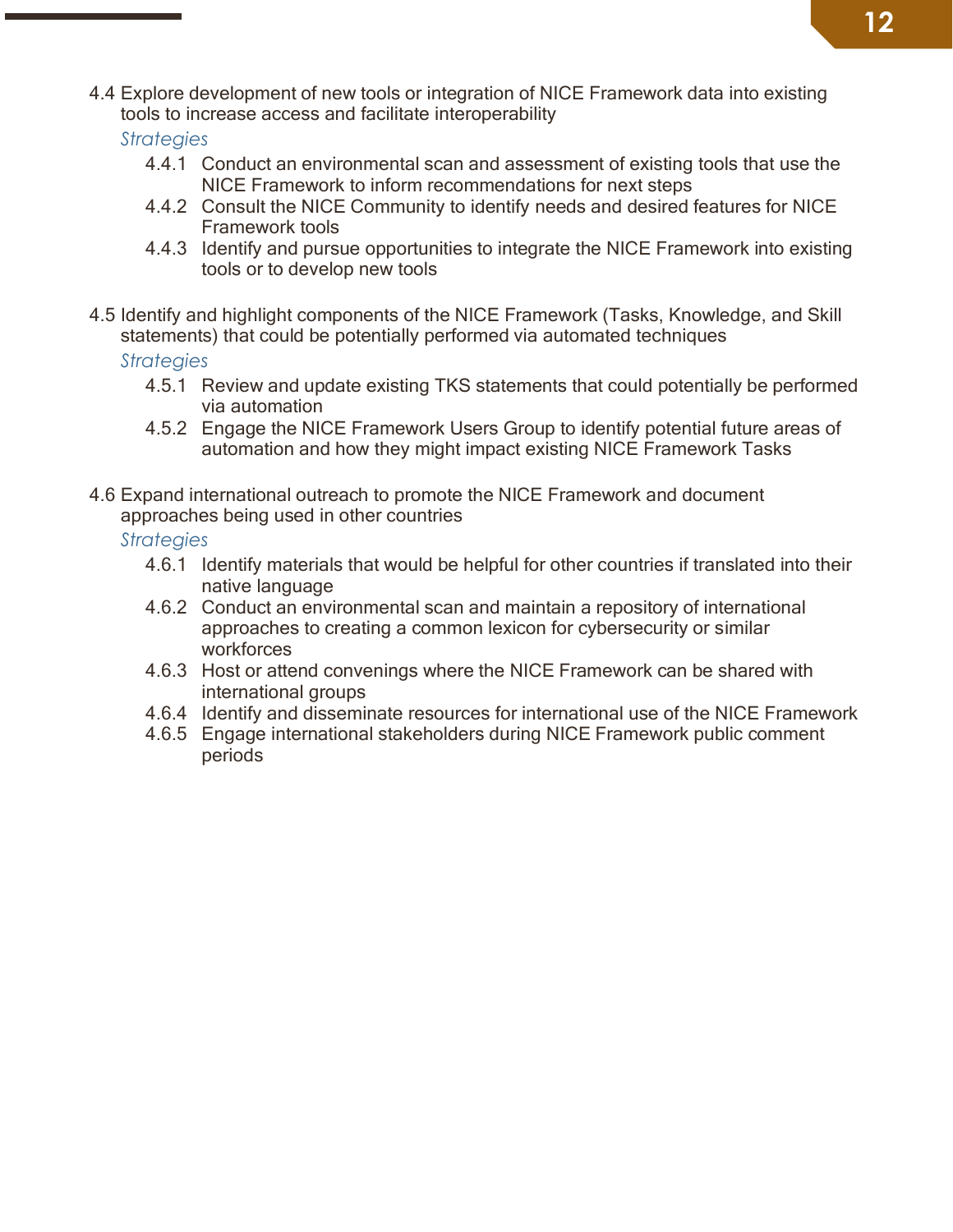### <span id="page-12-0"></span>**Drive Research on Effective Practices for Cybersecurity Workforce Development**

### **OBJECTIVES:**

- 5.1 Collaborate with stakeholders to research and disseminate results on factors that influence the impact of cybersecurity education, training, and workforce development *Strategies*
	- 5.1.1 Curate, summarize, and categorize evidence-based and systemic research areas or topics, approaches, measurement and metric tools, and assessment paradigms
	- 5.1.2 Foster collaborative approaches to efficiently map, explore, and characterize research related to cybersecurity and associated disciplines for education, training, and workforce development
	- 5.1.3 Collaborate with multiple stakeholders in the research ecosystem to support intramural and extramural research on factors that influence the success of cybersecurity education, training, and workforce development and disseminate successful practices
	- 5.1.4 Encourage industry, federal agencies, organizations, associations, and nonprofit entities to further the research agenda with all cybersecurity education, training, and workforce development efforts
- 5.2 Inspire bold investigation of critical societal and global issues impacting cybersecurity education and workforce, synthesizing data-driven evidence, and providing trustworthy advice
	- *Strategies*
		- 5.2.1 Increase the impact and benefit from research resources and products by making them more accessible to the public, machine-readable, and aligned with FAIR (findable, accessible, interoperable, and reusable) principles
		- 5.2.2 Increase the visibility of societal and global issues impacting cybersecurity workforce development through collaborations with international partners and associations to inspire bold cybersecurity workforce investigation, synthesizing data-driven evidence, and providing trustworthy advice
- 5.3 Prioritize research on the most effective and proven practices for blending successful learning practices across education, training, and workforce development settings *Strategies*
	- 5.3.1 Identify, curate, track, and maintain research based effective practices and resources for cybersecurity education, training, and workforce development
	- 5.3.2 Enhance coordination and communication among cybersecurity employers, educators, and training providers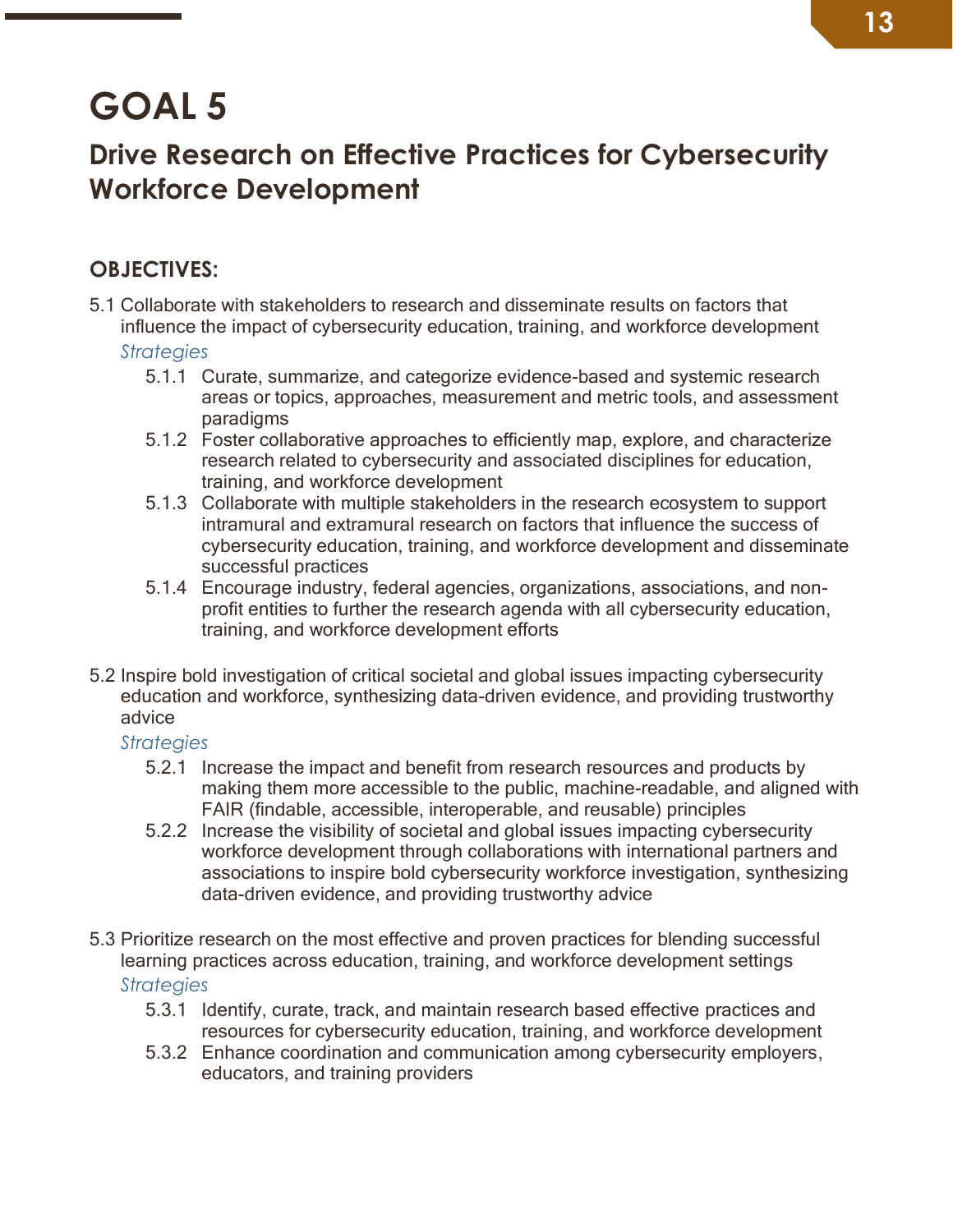5.4 Utilize research results to inform programs and curriculum design, foster continuous learning opportunities, impact learner success, and ensure equitable access

- 5.4.1 Identify and document successful and proven approaches, techniques, and model programs that transform learning and skills development for cybersecurity careers or in other areas that could be applied to cybersecurity
- 5.4.2 Proactively use evidence-based and systemic research and data to ensure best practices are incorporated into program and curriculum design, are labor-market responsive, and have the greatest possible impact on learner success